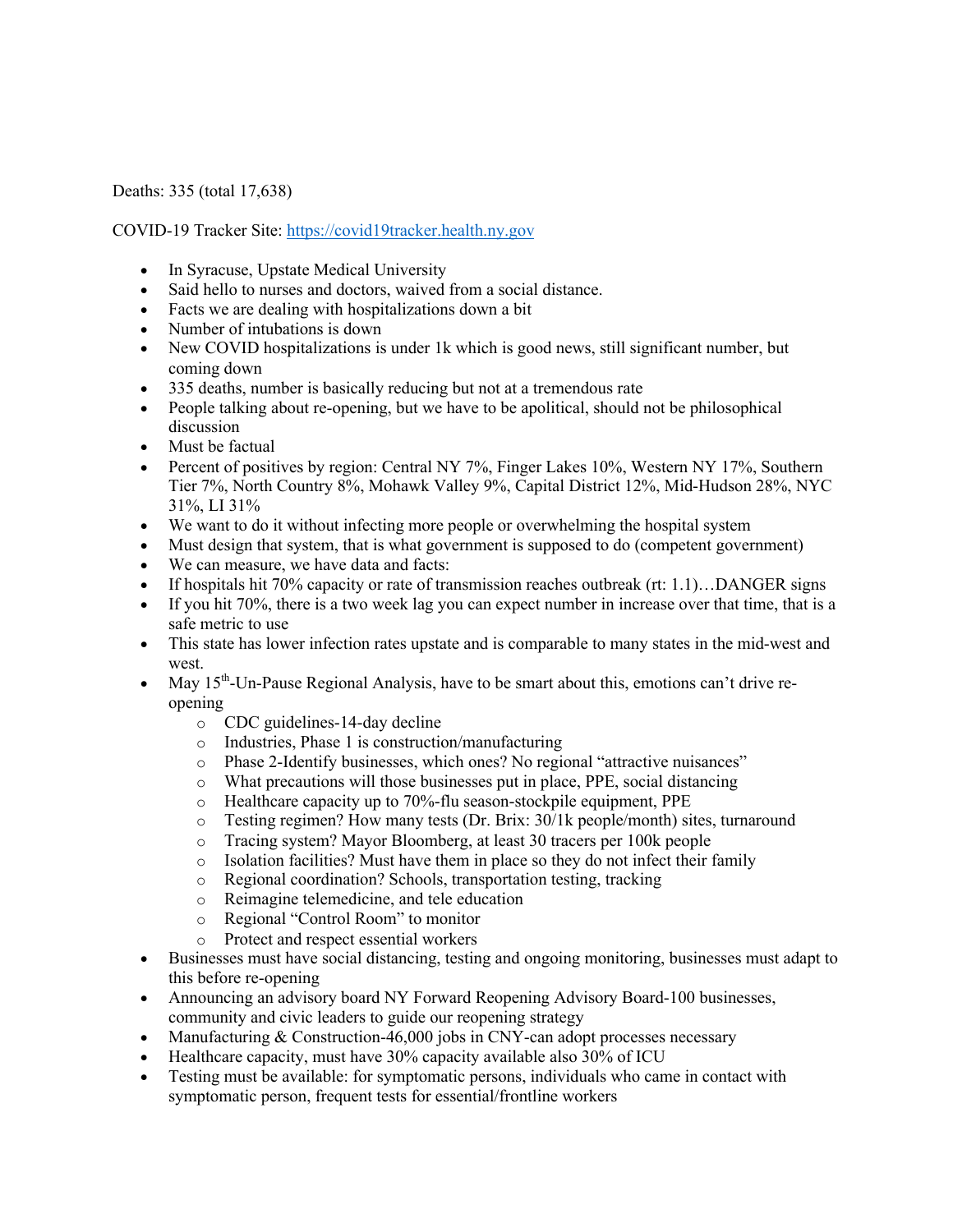- Testing won't work if it is too hard to get
- Advertising testing, need to know symptoms and know where to go
- Need data to track and trace
- Implement contact tracing, 30 tracers per 100k people
- Availability of isolation facilities
	- o Must present plans to have rooms available for people to test and isolate
- Regional control room to monitor: hospital capacity, rate of infection, PPE burn rate, businesses
- Have to remain vigilant, this is not over
- We changed the reality, projection said 120k NYers infected & hospitalized
- We can't negate what we have accomplished
- This exposed a lot of fundamental issues; remote learning, telemedicine, basic public health system
- Why didn't someone suspect that the virus would come to the US, knew it was in China in November and December? Where was the international health community? Where was the National health community? Where was the intelligence community?
- Who was supposed to blow the bugle and didn't?
- Nightmares: what if people didn't follow directives? What if essential workers didn't show up?
- That could have happened, but workers showed up... people here are showing up every day not because of the check but they are doing it out of honor and dignity
- Want to thank the healthcare workers and all the people who have been out there making sure everyone else can stay home.
- So as we talk about reopening we must protect and respect essential workers
- Daily news picture of subway cars, must have clean and disinfected trains, this is not respectful for anyone, we have to do better than that and we will.

## Q&A:

This week you introduced people to "attractive nuisances" CNY has many attractions in the summer, how can these things go one?

- Breaks my heart but they can't, unless they can be done in correlation with states and regions
- People will drive several hours to go to those places
- Have to reduce density
- Can only happen if other states also re-open attractions

UI 100k people have still not received anything what can we do?

- Something we work at every day, not a NY problem it is a nationwide problem
- Everyone is trying to design new planforms
- We are doing better than other states
- 3k people just to man phones and website
- We have the number down dramatically
- Function of quantity
- Problem is as we get backlogs down, it continues to build
- 400k outstanding claims, most are Pandemic UI
- Can't be evicted

Asked about mailing where people got other people's personal information-

- There was one mailing that was off and caused this issue
- Those involved in that mailing will get credit monitoring

Asked about re-opening concepts-

- Gave numbers, we will look at regions, May  $15<sup>th</sup>$  is about 2 weeks away, if we see cases continuing to go down, we will have met guidelines in certain regions, they could then plan a reopening
- Question will be what is a re-opening plan?